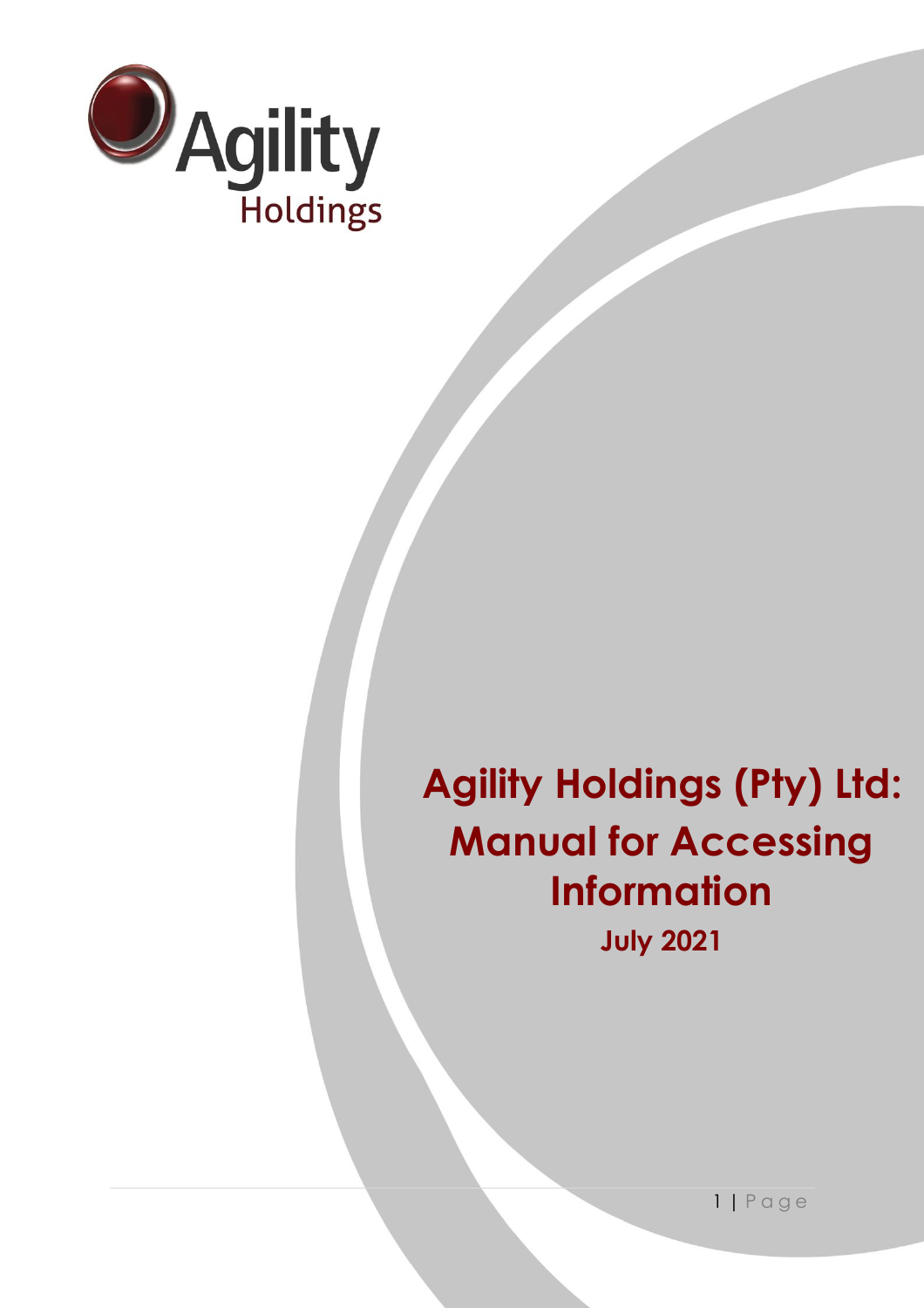## **CONTENTS**

| 3. DESCRIPTION OF THE GUIDE REFERRED TO IN SECTION 51 OF THE ACT: 3 |  |
|---------------------------------------------------------------------|--|
|                                                                     |  |
|                                                                     |  |
|                                                                     |  |
|                                                                     |  |
|                                                                     |  |

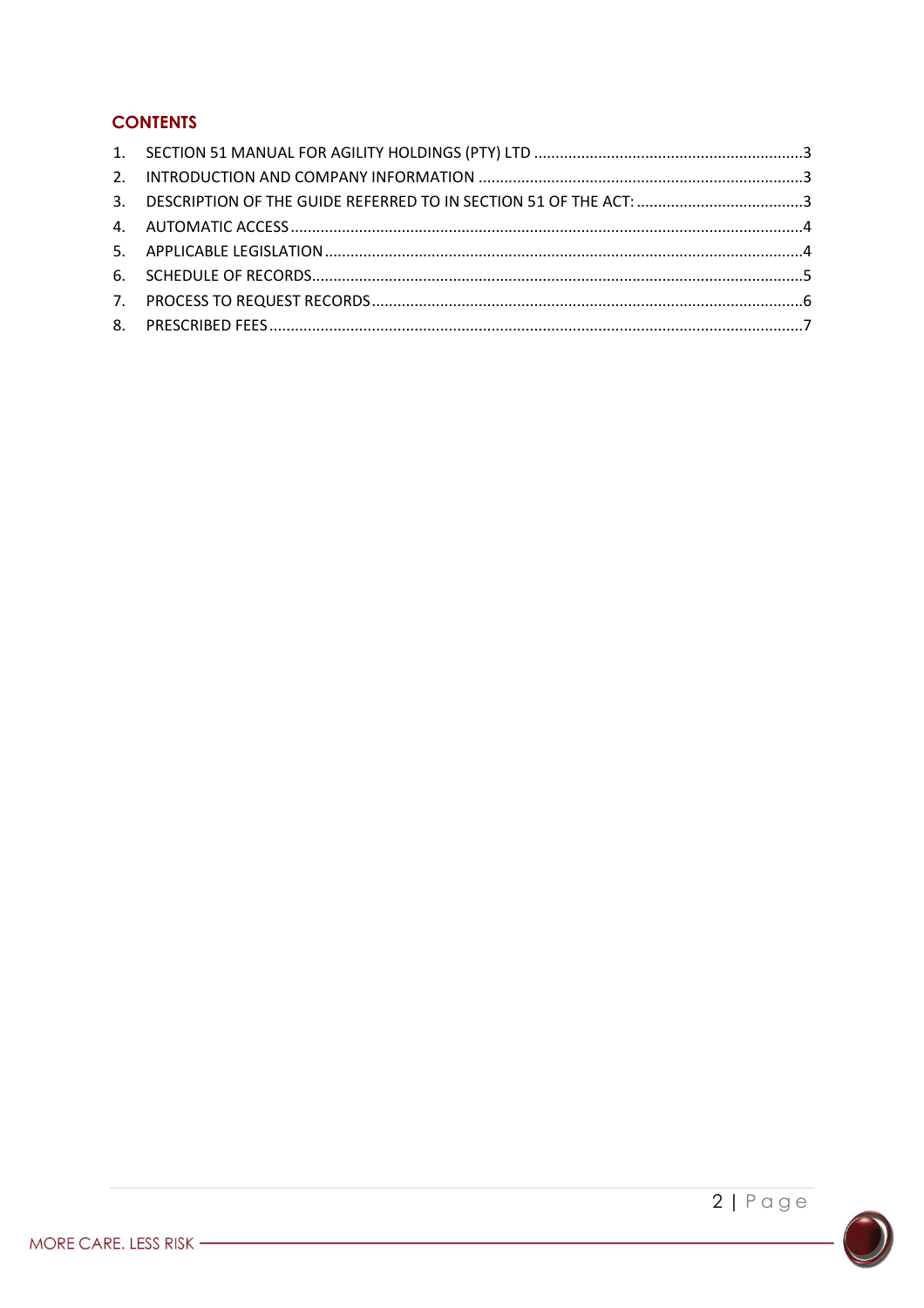#### <span id="page-2-0"></span>**1. SECTION 51 MANUAL FOR AGILITY HOLDINGS (PTY) LTD**

This manual is required in terms of section 51 of the **PROMOTION OF ACCESS TO INFORMATION ACT No. 2 of 2000 ("PAIA").** This manual has been updated aligned with the **PROTECTION OF PERSONAL INFORMATION ACT 4 OF 2013 ("POPIA")**

### <span id="page-2-1"></span>**2. INTRODUCTION AND COMPANY INFORMATION**

**Agility** Holdings is a group of companies that offers fully integrated administration and health risk management solutions, together with the full spectrum of financial services that include life insurance, short-term insurance and selected banking products.

This manual includes the services of the following companies that form part of **Agility** Holdings:

- **Agility** Channel
- **Agility Health**
- **Agility** Insurance Administrators

The following information is provided by **Agility** Holdings ("**the Company**") in compliance with Section 51 of the Promotion of Access to Information Act, 2000 ("**the Act**").

| Company Registration number: 2005/033449/07 |                            |
|---------------------------------------------|----------------------------|
| Chairman:                                   | Mr Neels Barendrecht       |
| <b>Registered Address:</b>                  | Woodmead North Office Park |
|                                             | 54 Maxwell Drive           |
|                                             | Woodmead                   |
|                                             | 2191                       |
| <b>Telephone Number:</b>                    | 011 796 6425               |
| <b>Email address:</b>                       | POPI@Agilityholdings.com   |

#### <span id="page-2-2"></span>**3. DESCRIPTION OF THE GUIDE REFERRED TO IN SECTION 51 OF THE ACT:**

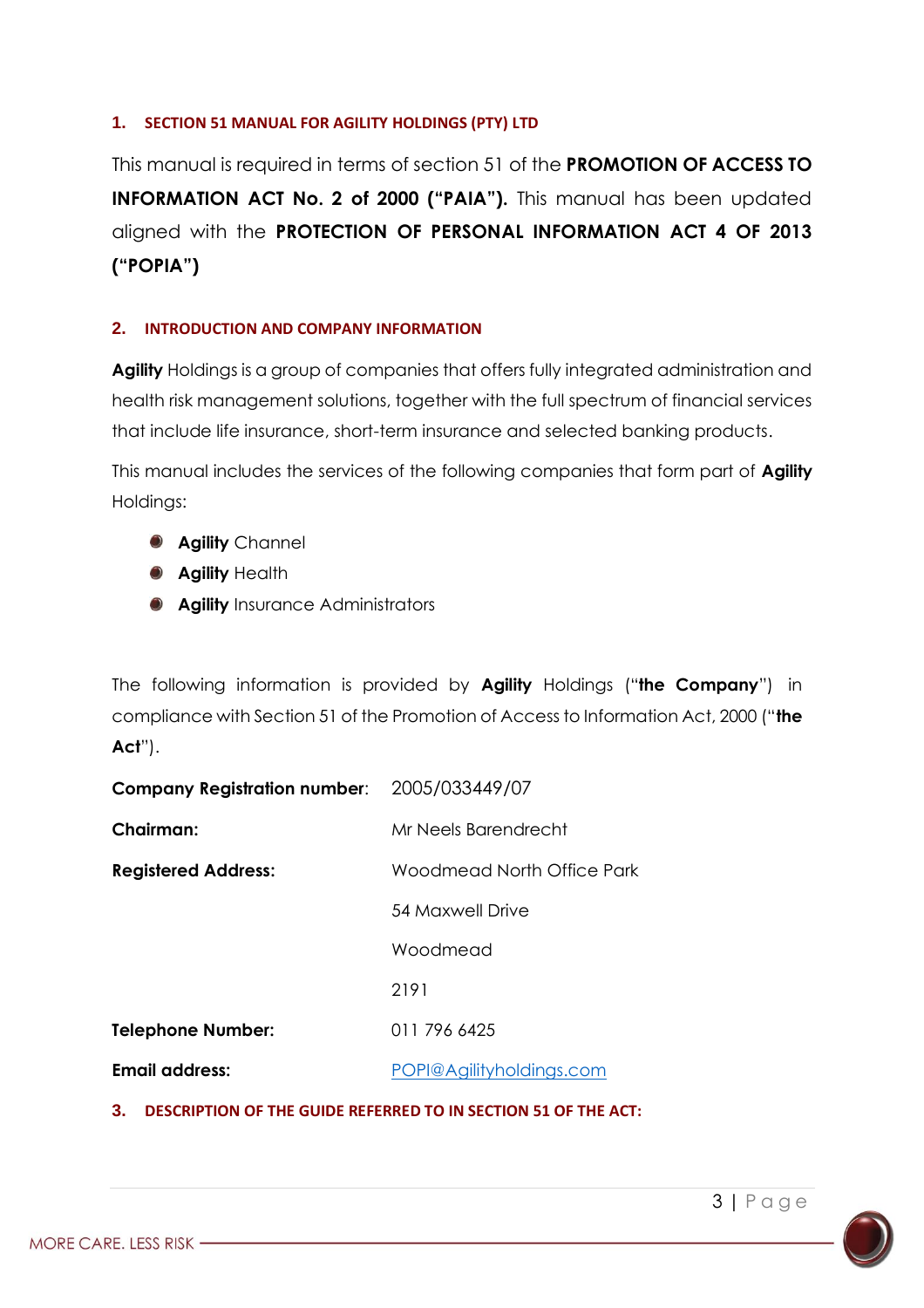- The Act grants a requester access to records of a private body if the record is required for the exercising or protection of any rights. If a public body lodges a request, the public body must be acting in the public interest.
- Certain limitations are contained in the **Act**, pertaining but not exclusive to commercial confidentiality, good governance, protection of privacy as well the Bill of Rights in the Constitution.
- Requests in terms of the **Act** shall be made following the prescribed procedures, at the rates provided. The forms and tariffs are dealt with in paragraphs 6 and 7 of the Act.
- Requesters are referred to the Guide in terms of Section 51 which has been compiled by the South African Human Rights Commission (SAHRC), which contains information to exercise Constitutional Rights. The Guide is available for inspection, *inter alia*, at the offices of the Human Rights Commission at:

| <b>Physical Address:</b> | Braampark Forum 3, 33 Hoofd Street, Braamfontein |
|--------------------------|--------------------------------------------------|
| <b>Postal Address:</b>   | Private Bag X2700, Houghton 2041                 |
| Telephone Number:        | $(011)$ 877 3600                                 |
| Telefax Number:          | $(011)$ 403 0625                                 |
| Website:                 | www.sahrc.org.za                                 |

#### <span id="page-3-0"></span>**4. AUTOMATIC ACCESS**

Certain categories are automatically available to all entities without any cost. The categories include the following, however, this is not an exhaustive list:

- Brochures
- **Pamphlets**
- Trade circulars

#### <span id="page-3-1"></span>**5. APPLICABLE LEGISLATION**

The following pieces of legislation apply to this Access to Information Manual:

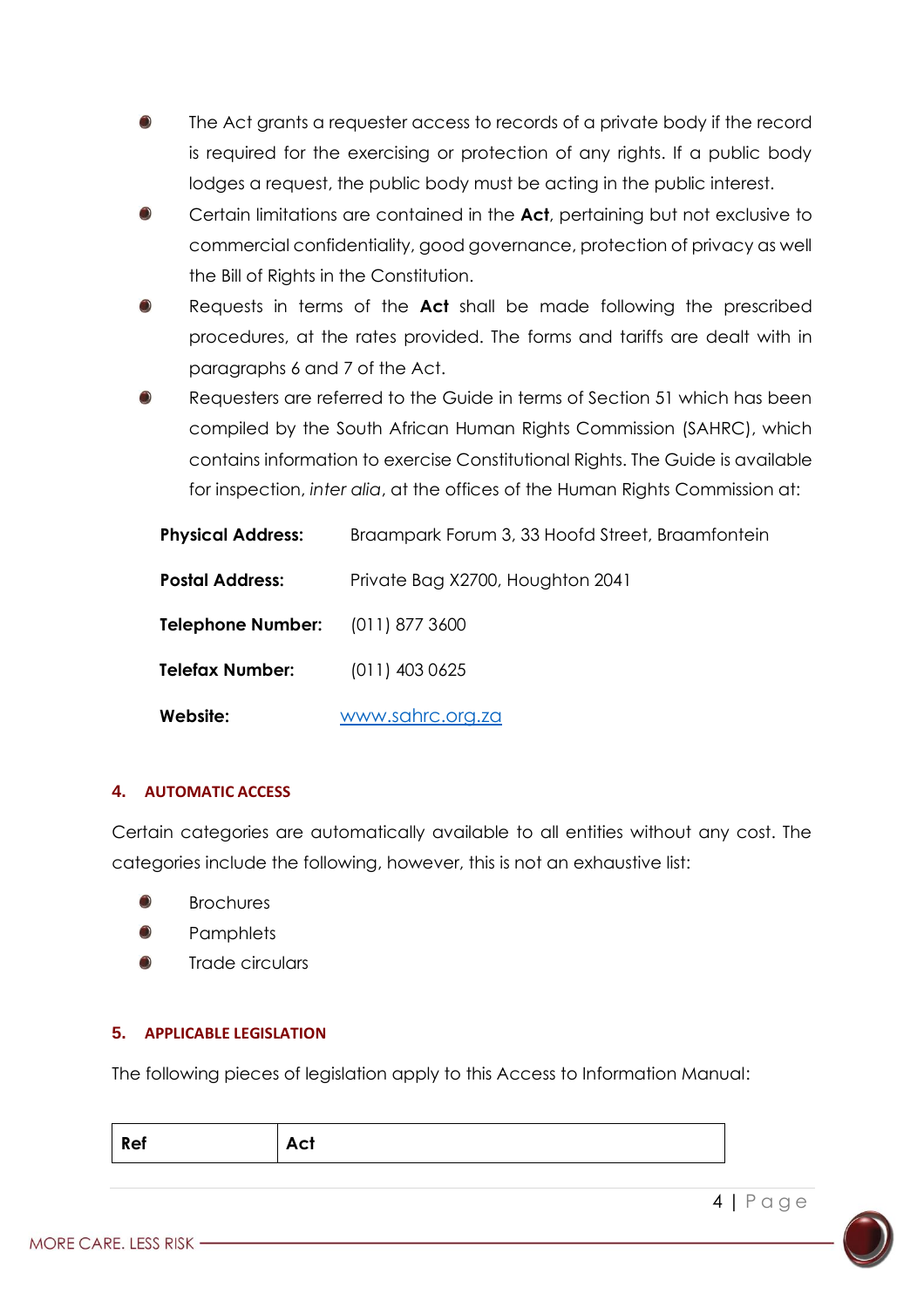| No 71 of 2008  | The Companies Act                                                |
|----------------|------------------------------------------------------------------|
|                |                                                                  |
| No 66 of 1995  | The Labour Relations Act                                         |
| No 55 of 1998  | <b>Employment Equity Act</b>                                     |
| No 75 of 1997  | <b>Basic Conditions of Employment Act</b>                        |
| No 130 of 1993 | Compensation for Occupational<br>Injuries<br>and<br>Diseases Act |
| No 55 of 1998  | <b>Employment Equity Act</b>                                     |
| No 38 of 2001  | Financial Intelligence Centre Act                                |
| No 85 of 1993  | Occupational Health and Safety Act                               |
| No 63 of 2001  | Unemployment Insurance Act                                       |

The above list of legislation is not exhaustive.

#### <span id="page-4-0"></span>**6. SCHEDULE OF RECORDS**

The following records are held by **Agility** Holdings.

#### **Private company records**  $\bigcap$

- Human resources records
- Statutory records
- Internal policies and procedures
- Products records
- Operational records
- Financial records
- Information technology records
- Administrative contracts and agreement
- Communication

**Client records:** a client is regarded as a natural or juristic entity. The medical  $\bigcirc$ schemes administered by **Agility** Holdings are not regarded as a client in

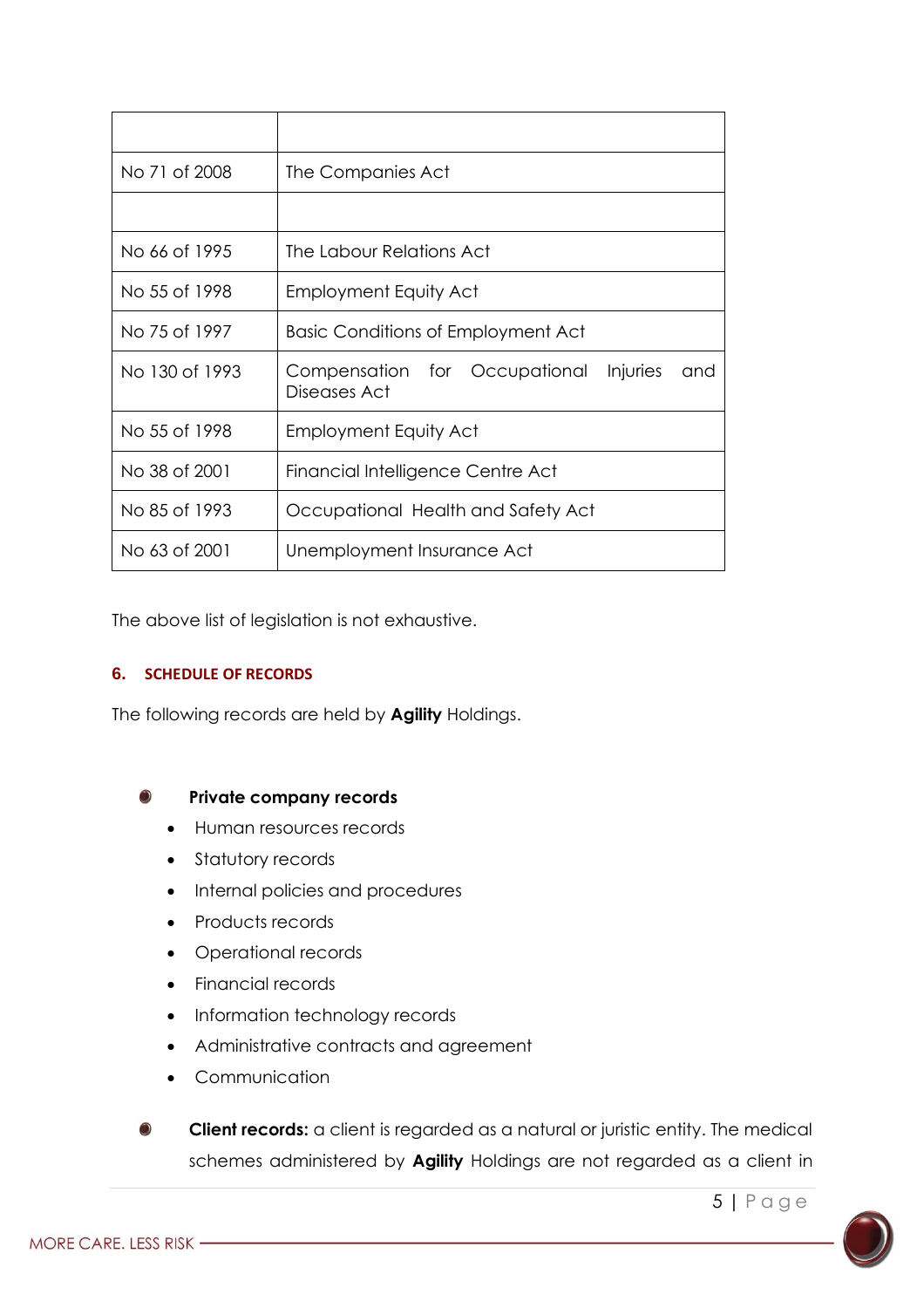relation to the member records. Should records be requested from the schemes administered by **Agility** Holdings, those records have to be requested from the said scheme as per their published processes. Client records are:

- Communication with clients that are specifically of a private and confidential nature
- Records generated by **Agility** Holdings relating to its clients
- Transactions of any nature: paper, electronically or voice recorded
- Information provided by a third party (client) that has been acting on behalf of **Agility** Holdings
- Information provided by a third party (medical practitioner or financial advisor)
- Information pertaining to clients from other sources for example a credit bureau
- **Employee/contractor records:** These records include records of individuals/employees that provide services to **Agility** Holdings and that will receive any form or remunerations. This includes directors, permanent employees, part-time employees, contracted employees and other contract workers. The following types of records are kept:
	- Training schedules and results
	- Banking details and payment details
	- Any correspondence relating to the individual and service, directly or via a third party
	- All internal records and discussions
	- Employee details provided by third parties
	- Employee job applications, employee contracts and other legal-type documents.

# <span id="page-5-0"></span>**7. PROCESS TO REQUEST RECORDS**

- The requester must complete Form C (available from the SAHRC website) and submit this form together with a request fee, to **Agility** Holdings.
- The form must:
	- Provide sufficient particulars to enable **Agility** Holdings to identify the record/s requested and to identify the requester;